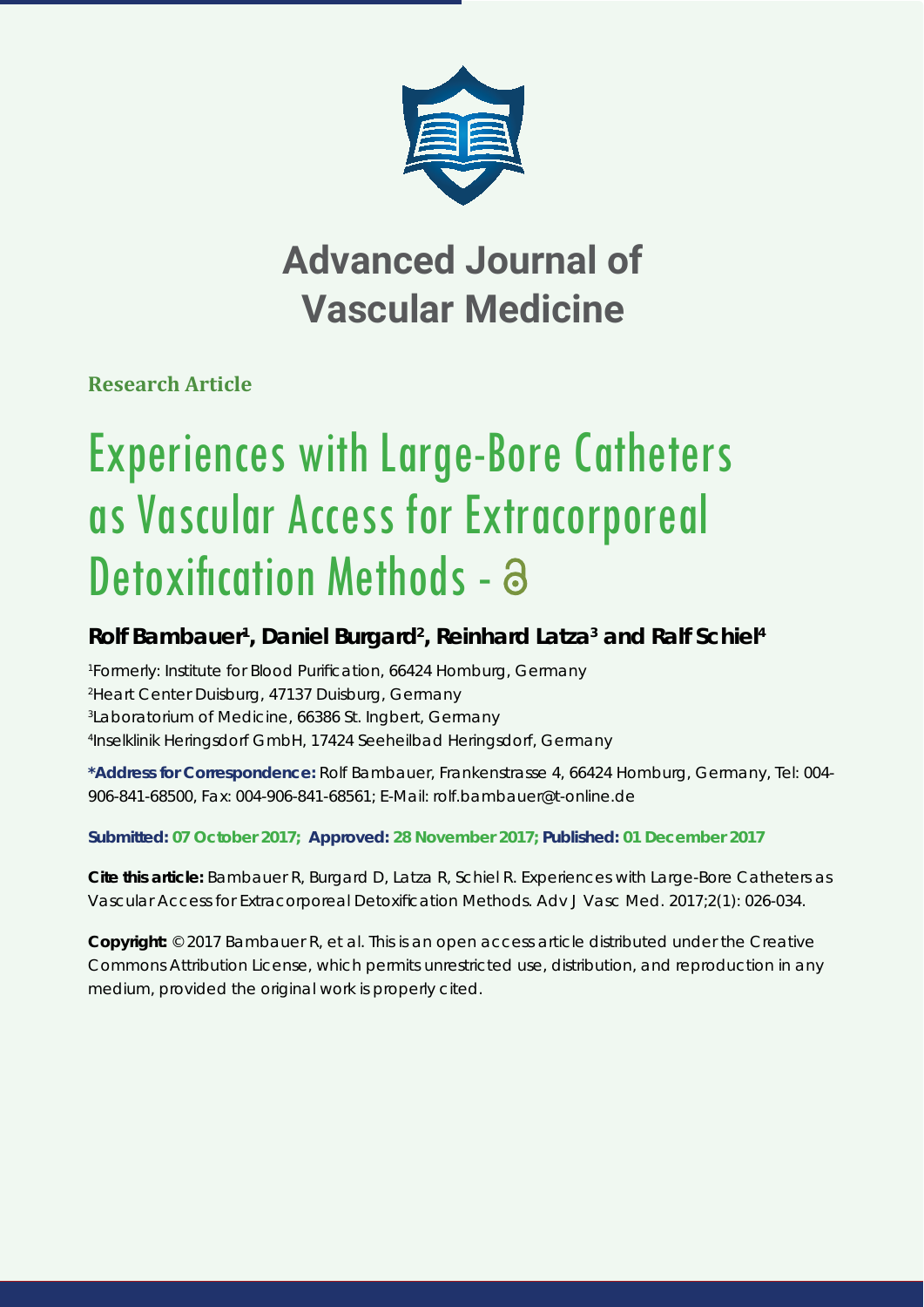

#### **ABSTRACT**

After the introduction of large-bore catheters with the Seldinger technique into the vena cava superior via internal jugular veins in 1979, the advantages of this puncturing technique versus the puncture of the femoral and subclavian veins were observed. But complications and side effects of this puncturing technique were found, too. Besides the complications such as faulty puncture, bleeding, hematothorax, thrombosis and faults in catheter material the infections and septicaemia are the most severe.

**Background:** catheter-related infections, thrombosis and stenosis are among the most frequent complications associated with catheters which are inserted in vessels as vascular access. These complications are usually related to the handling of the staff, the catheter materials, and the surface properties of the catheter. To reduce such complications especially Catheter-Related Infections (CRI), catheters with surface treatments of the outer surface, such as ion beam assisted deposition were investigated in a retrospective study, to prove if the surface treatment of the catheters is sufficient to reduce the high infection rate.

**Methods:** The study from 1992 – 2007 evaluated silver coated and non-coated as a control implanted large-bore catheters for hemodialysis or apheresis methods. The catheters were inserted under sterile conditions into the internal jugular or subclavian veins. After removal, the catheters were cultured for bacterial colonization using standard microbiologic assays. Pieces of these catheters were also examined using a Scanning Electron Microscope (SEM).

**Results:** The coated catheters with argent only on the outer surface showed a tendency towards longer in situ time. The microbiologic examinations of the catheter tips were in both catheter types high positive, but not significant.

Conclusion: The coated catheters with argent, only on the outer surface, showed no significant reduction in infection rate by evaluation of all collected data in this retrospective study. There was no association between the surface treated and the untreated catheters in significantly reducing patient discomfort. Other technologies which include the outer and inner surface are necessary. To reduce the tremendous high costs of the catheter-related infections new materials and new technologies must be developed, which should have a better biocompatibility. These requirements show perhaps the new material such as the microdomain structured inner and outer surface, as an example, are considered more biocompatible because they mimic the structure of natural biological surface.

Keywords: Large-Bore Catheters for Extracorporeal Detoxification Methods; Catheter-Related Infections; Surface Treated Catheters; Ion Beam-Assisted Deposition (IBAD) Technologies; Microdomain-Structured Surface (PUR-SMA Coated Catheter)

#### **INTRODUCTION**

Despite all technical innovations in hemodialysis the problem of finding a temporary or permanent vascular entry point appears to have found no satisfactory solution. Temporary vascular access, in particular, still presented considerable problems over years. For almost 2 decades, the method of choice a temporary vascular access for hemodialysis has been the transcutaneous puncturing using the Seldinger technique to insert a large-bore catheter, traditionally in the femoral or subclavian veins.

In 1979 we became aware of the problems associated with vascular access points for acute hemodialysis and we began to investigate another access point and introduced the cannulisation of the superior vena cava over the internal jugular vein with a modified large-bore catheter [1]. With the introduction of catheterization, the previously necessary application of a Schribner shunt has become superfluous. Catheterization of the internal jugular and subclavian vein as temporary access points is suitable for almost all treatment situations [2].

Contraindications for the internal jugular vein catheterization are low such as inflammations at the point of puncture and unidentified anatomical conditions, e.g., extended stream or tumors in the neck area. After insertion of the catheter in the internal jugular or subclavian vein, the position of the catheter tip should be checked fixing the catheter with a suitable cutaneous suture. In order to avoid x-ray control, we have been locating the catheter tip with an intraatrial electrocardiogram passed over the catheter [3].

With the single lumen catheter only the single-needle method is practicable and suitable for hemodialysis or apheresis methods. With the single-needle method a blood flow of up to 400 ml/min. can be achieved with the double head pump or other single needle techniques. With double lumen large-bore catheters the normal two needle method is carried out [2].

Between each individual treatment the catheter lumen usually is kept free with a low-dose heparin drip (100-300 heparin/hr.). For outpatients, the catheter is filled with a heparinised NaCl solution, and/or an antibiotic solution, and stoppered. More recently the catheter was closed with a special developed mandarin who completely fills the catheter.

The catheterization of the femoral vessels as described by Shaldon et al. [4], and Kjellstrand et al. [5] produces more complications than the catheterization of the Superior Vena Cava (SVC). Cannulation of the SVC versus the subclavian vein as described by Schwarzbeck et al. [6], De Cubber et al. [7], and Uldall et al. [8] is difficult to implement and involves a higher complication rate. Using the infraclavicular catheterization technique, it is often difficult to push the large-bore catheter under the clavicle [9]. Perforation is more likely with a rigid catheter, apart from the danger of causing a pneumothorax or hematothorax due the anatomic position of the subclavian vein [7]. Therefore, we introduced in 1979 the catheterization of the SVC with large-bore catheters [1]. The cannulation of the SVC via the internal jugular vein appears to be a most appropriate route for rapid vascular access for hemodialysis and apheresis treatments and is used today as the first method worldwide.

Synthetic catheters, implants or other artificial systems are increasingly used for intensive medical treatments and of hemodialysis and apheresis procedures. Correspondingly, typical complications such as infections, especially catheter related infections, thrombosis, and materials faults of the catheters are also on the increase. CRI present a particular problem as they can appear at any time, even years after insertion or implantation, and may affect all materials. Complication rates due to infections for venous catheters are given at between 34 % and 40 % [9,10].

A further problem concerns the biocompatibility of the synthetic materials. The interaction of blood and synthetic surfaces causes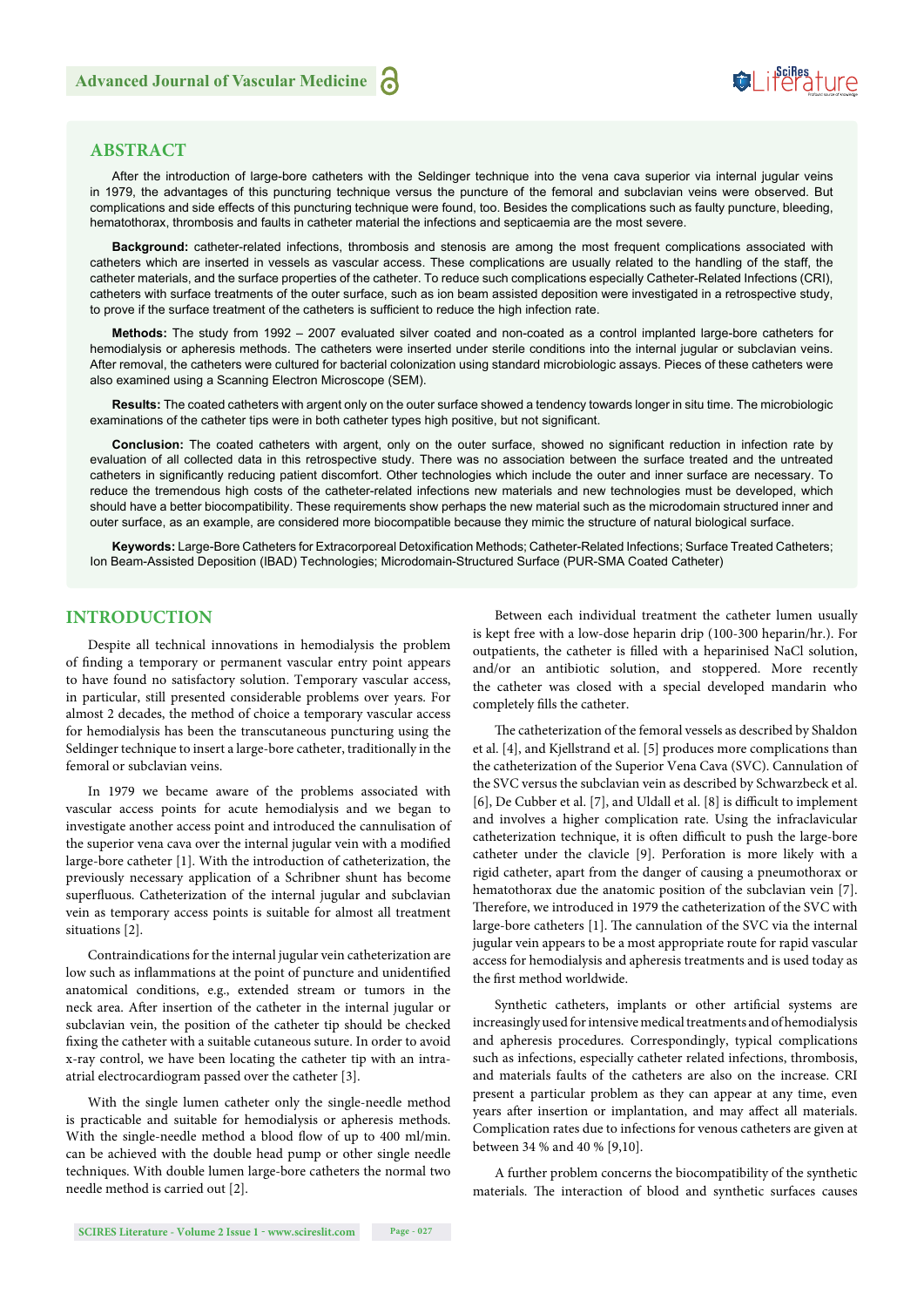activation of the coagulation and complement system. These phenomena lead to the adsorption of various proteins and to the formation of a layer of protein on the synthetic surface. Thrombocytes and other blood cells follow and adhere to this layer of protein so that thrombi may form [11].

The adsorption phenomena were demonstrated by scanning electron micrographic studies of large-bore catheters after in situ in the venous blood stream for one to 4 weeks and longer in situ time. The continous magnification of a scanning electron microscope, over more than three orders of magnitude, and the large depth of field permit general and detailed images to be obtained directly from the specimen [10,11].

Due to the adsorption phenomena and the bacterial colonization of all investigated catheter materials, we looked for other catheter materials or techniques to minimize the bacteria settlements and the adsorption of blood substances on the surfaces, and we found new processes for surface treatment of catheters [12]. Catheters whose surfaces were treated with silver or silicone were investigated after removal in a Cam Scan scanning electron microscope. Bacterial colonization of the catheters was also investigated [13].

#### **CATHETER AND MATERIALS**

The first so-called Shaldon catheter has been frequently modified over recent years and all models available are of similar construction. With an inner diameter of between 1.5 and 1.8 mm the large-bore catheters are available in lengths of 80 to 200 mm, the tip terminates in a cone. On the side of the catheter, depending on the model, 6-12 perforations are found to guarantee more effective blood flow and to prevent the catheter from adhering to the vascular wall. Some years ago, for various catheter models inner catheter were available which can be inserted under sterile conditions after each hemodialysis treatment and left in place until the next dialysis treatment. These inner catheters closed the catheter bore and thus prevented the intraluminal formation of thrombi and provided additional security between treatments [14].

In recent years more and more modified single lumen and double lumen large-bore catheters were available, but some of these catheter types had considerable defects such as, for example, sharp edged tips, too rigid material, uneven transitions from catheter to the silicone tube connection and insufficiently adhering luer lock connectors, and faults in catheter materials [14].

For examples, Teflon catheters have a very smooth surface and thus a low thrombogenicity. Catheters are made of polyurethane which has also proved to be of good biocompatibility and low thrombogenicity and this material is somewhat more elastic than Teflon. Polypropylene is used as catheter material but its rough surface must be siliconized before use. Silicone catheters positioned by surgical implant techniques also have a good tissue compatibility [14].

Not all commercially catheters provide a contrasted picture when x-rayed. The incorporation of contrast medium presents no problem with polyurethane catheters while with Teflon material this may affect the durability of the material. Initially this leads to the catheter breaking at points where it is mechanically particularly stressed [15]. Other developments have resolved this problem but these catheters now have somewhat thicker walls. This can, however, lead to increased irritation of the endothelium. It is of decisive importance that the catheter material is well tolerated and of low thrombogenicity.

A further problem concerns the biocompatibility of the synthetic materials. Rarely do material properties perfectly match every requirement in a given application, and biomaterials are no exception [16]. It often becomes necessary to strike a compromise so that a material has acceptable properties in each pertinent area: the compromise is often between bulk and surface properties. For example, in a hemodialysis catheter – which demands both good flexibility and low surface friction - the best candidate may be slippery, less flexible material rather than a more supple one with unacceptable high friction. Dathe presented the aim of the best function with minimal interaction with the surrounding biological system [17]:

- 1) Chemical: biostabil, e.g., indifferent, do not get older or corrode.
- 2) Physical: observing the properties, elastic, good electrical characteristics.
- 3) Morphologic: smooth, slippery, water resistant, anti-adhesive.
- 4) Physiologic: no disturbance of the fluid flow, luminary flow.
- 5) Bacteriologic: bacteristatic, bactericide.

The contact of blood with synthetic surfaces causes activation of the coagulation and complement system. This leads to adsorption of various proteins and the formation of a layer of proteins on the synthetic surface [11,18]. On this layer of protein, thrombocytes and other blood cells adhere so that thrombi may form. One solution is the modification of surface properties, while preserving bulk attributes, thus improving the function and effective lifetime of catheter biomaterials to employ surface engineering by employing of biomaterial surface properties, including biological, mechanical, chemical, and other properties can be modified. Surface engineering is generally considered when a "good" surface is not good enough, when devices would not function without it, or when product differentiation is desired [16]. Most medical device companies have recognized the importance of surface-engineered biomaterials, because surface modification processes can reduce the rate of infection, thrombogenicity, and other catheter-related complications without affecting the basic design function of catheters. The range of services currently offered by surface treatment vendors is varied and continually expanding. Examples are conventional coating processes such as dipping and spraying; vacuum-deposition techniques (sputtering); and surface modification approaches such as diffusion (nitriding, carburzing); laser and plasma processes, chemical plating, grafting or bonding; and bombardment with energetic particles (plasma immersion or ion implantation). The techniques based on ionized particle bombardment have been particularly successful, because they combine versatility and low-temperature processing with superior process control, reliability and reproducibility [16].

Catheter with surface treatments of argent or silicone were investigated after their removal in a Can Scan scanning electron microscope and the bacterial colonization was also investigated [10,19-21]. The ion beam-based technologies used for the treatment of catheters are ion implantation and Ion Beam-Assisted Deposition (IBAD) [12,21], which are typically performed at low temperature under high vacuum (Spi-Argent, Spi-Silicone, Spire Corporation, Bedford, MA, USA). The affected layers in the ion implantation process, as well as the typical films deposited by the IBAD process, are on the order of 1 μm or less. Vacuum-compatible catheter materials may, therefore, be treated without adversely affecting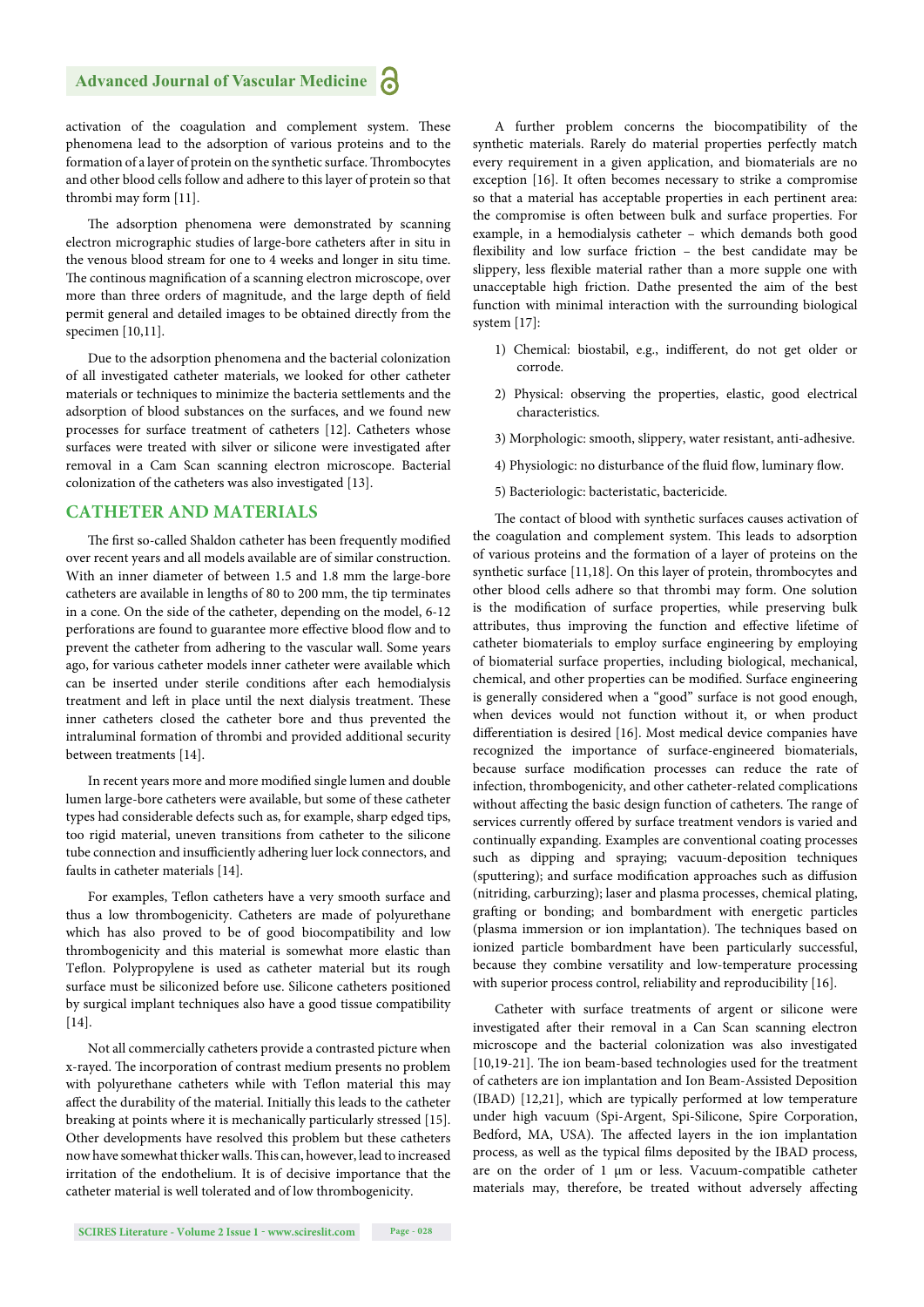bulk mechanical properties [12,20,21]. Both ion implantation and IBAD are line-of-sight processes, which implied that only the outer surface of the catheters can be treated directly; however, parts with complicated geometries may be manipulated for uniform coverage of all surfaces. The ion implantation of silicone rubber catheters and the ion beam-assisted deposition of a silver coating are used [21].

#### **STATISTICAL ANALYSIS**

Statistical analysis was performed using the Statistical Package for Social Sciences (SPSS 13.0). All continuous data represented as mean ± standard deviation (SD) or if the data showed no normal distribution data were presented as a number (n) or in percent (%). Univariante, unadjusted analysis were performed with the independent samples t-test, chi-square test, Fisher´s exact test for frequencies at or below 5 and the Wilcoxon's rank sum test. Pearson's correlation coefficient was calculated and multivaria´s analysis was used to evaluate the presence of associated variables. Significance was defined at the 0.005 level.

#### **RESULTS**

After introduction of the cannulisations of the vena cava superior over the internal jugular vein, we observed complications as faulty puncture, bleeding, hematothorax, infections, thrombosis and faults in catheter material [2,10,22, 23]. In about 24 % of all inserted catheters we observed these complications. In the following years the complication rate could be reduced by better handling and more hygienic procedures and new catheter technologies such as surface treatment of the catheters [10,12,13].

Besides the catheter-related infections and other complications the biocompatibility of the synthetic catheter material was a further problem. The interaction of blood and synthetic surfaces causes activation of the coagulation and complement system which leads to the adsorption of various proteins and a layer of protein forms on the synthetic surface. Thrombocytes and other blood cells adhere to this layer of proteins so that thrombi may form. Pieces of these under sterile conditions removed catheters in a Can Scan scanning electron microscope were examined [10,11,24].

Layers of protein containing erythrocytes, thrombocytes and leukocytes both on the outer and inner surfaces appeared on catheters in situ for more than 3 days were observed, whereby the fibrin barely formed a lattice [24]. Large thrombi, completely filling the lumen and lateral openings, were also observed. Erythrocyte aggregates and agglutinated thrombocytes were present, too. Thrombocytes adhesion possibly precedes erythrocytes agglutination. In situ time of 8-10 days or more, catheters often completely covered by a coating consisting of 3 layers: the free surface of the thrombus consisted of dense, longitudinal fibrin fibres. Underneath there was a loose fibrin structure in which numerous blood cells were embedded. Another dense layer of protein was located directly on the catheter surface. Depending on the time the catheter remained in situ, these thrombi may have diameters of between 3-60 μm (Figure 1). Longer in situ times cause fibrin filaments to form on the edges of the thrombus. In the areas free of thrombi numerous monocytes were to be found in different phases of adhesion with so-called ruffle formation [24].

Bacterial colonization was observed in about 12 %. The incidence of catheter related infections between 8 and 20 % were to high, therefore surface treated processes with lower thrombogenicity and a lower contamination rate were introduced [12,25]. The surface treated processes uses ion implantation to improve the surface properties of silicone rubber with a high degree of reproducibility while bulk properties such as tensile strength, bulk modulus, and flexibility are remained (Spi-Silicone, Spire Corporation, Bedford, MA, USA). Ion beam-assistant deposition was used for catheter with silver-treated surfaces to create an infection-resistent actively sterile coating. This coating is bactericidal on contact, with minimal leading in the body, and biocompatible (Spi-Argent, Spire Corporation, Bedford, MA, USA). But only the outer the surface can be treated [26]. The method is an ion implantation technology. To improve the surface properties of the catheter material, energetic ions impinge on the catheter surface and penetrate in the near surface region. Ions interact with the catheter polymers and cause changes in the physical and chemical structures [21].

The catheters were removed under sterile conditions and pieces of the removed catheters were sputtered-coated with gold and examined in Can Scan scanning electron microscope at 15 to 20 kV. Catheters with treated outer surfaces showed a lower thrombogenicity and a lower contamination rate. Catheter with an in situ time lower than 3 days showed no deposits (Figure 2). The surface of a silver-treated catheter is uneven and ridged but without any deposits. An untreated inner surface shows fibrin fibers with thrombocytes and other blood particles. The outer surface of a silver-treated catheter was after 14 days of in situ time without a second layer. The untreated inner surface shows a second layer after 14 days, which consists of protein deposits, fibrin fibers and blood cells. The same results were observed with the silicone-treated surfaces.

In a study of 1998, 78 untreated and 78 surface treated acute and long-term catheters were investigated [26]. Of the untreated tips, 44.9 % cultured positive for bacteria. The blood culture in patients with untreated catheters, 51.3 % were positive and 64.1 % of the skin smears cultured positive for bacteria. Pathogenic Staphylococcus aureus was found in until 48 % of the untreated catheters. Other bacteria identified included Saprophytus and non-pathogenic Staphylococcus epidermidis in 8-53 % of the untreated catheters. In contrast to the 44.9 % bacterial colonization of the untreated tips, bacteria were found only 15.4. % of the surface treated catheter tips. In addition, in these patients only 17.9 % of the blood cultures and 37.2 % of the skin smears were positive. S. aureus and Pseudomonas were observed in 19 % of the positive skin, blood, and catheter tip cultures, and *S. epidemidis* was observed in 24 % [26].

Catheter-related infections were demonstrated besides the clinical symptoms by performing microbiologic examinations. Here some differences were overt in catheter investigations [26-30]. Of the untreated catheter tips, 55 % cultured positive for bacteria. Of the cultures in patients surface-treated catheters, 52 % were positive, not significantly lower. Although untreated catheters showed a lower infection rate with S. aureua, in treated catheters the infection rates with S. epidermidis, pseudomonas, and others such as saprophytes were not significantly lower (Table 1) [29].

Performing multivariate analysis, there was a strong association between catheters' in situ period (R-square  $= 0.96$ ), the number of treatment sessions ( $\beta = 0.97$ ,  $p < 0.001$ ), and patients' age ( $\beta = 0.095$ ,  $p$  $= 0.002$ ). There was no association between the in situ time and silvercoated/untreated catheters, results of the bacteriological examination, and patient diagnosis or outcome. Catheter malfunction or fibrin sheath formation as an outcome of both groups was not investigated [30].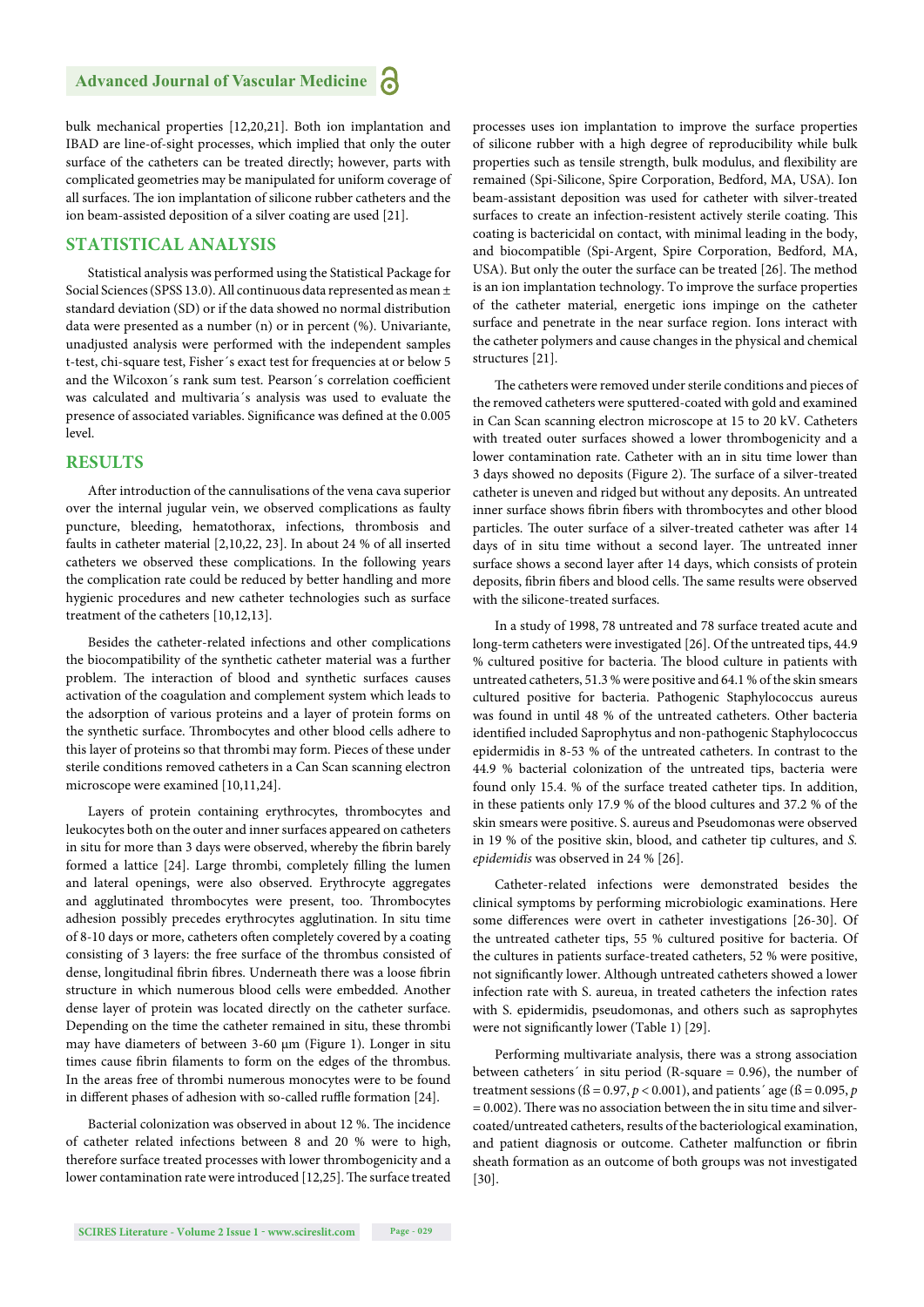## **Advanced Journal of Vascular Medicine**



|  |  | <b>There is informed which completely covered the limer surface of a Tenon-catheter in-awelling time of days [27].</b> |  |
|--|--|------------------------------------------------------------------------------------------------------------------------|--|
|  |  |                                                                                                                        |  |

| Table 1: Microbiological examination of 105 untreated and 54 surface treated catheter (29). |               |     |             |        |         |  |  |  |
|---------------------------------------------------------------------------------------------|---------------|-----|-------------|--------|---------|--|--|--|
| Microorganism                                                                               | Untreated (n) | (%) | Treated (n) | $(\%)$ | p-value |  |  |  |
| Negative                                                                                    | 47            | 45  | 26          | 48     | n.s     |  |  |  |
| S.aureus                                                                                    | 31            | 29  | 21          | 38     | n.s     |  |  |  |
| S. epidemidis                                                                               |               |     |             |        | n.s     |  |  |  |
| Pseudomonas                                                                                 |               |     |             |        | n.s     |  |  |  |
| Enterobacter                                                                                |               |     |             |        | n.s     |  |  |  |
| Others                                                                                      | 18            | 17  | 5           | 10     | n.s     |  |  |  |

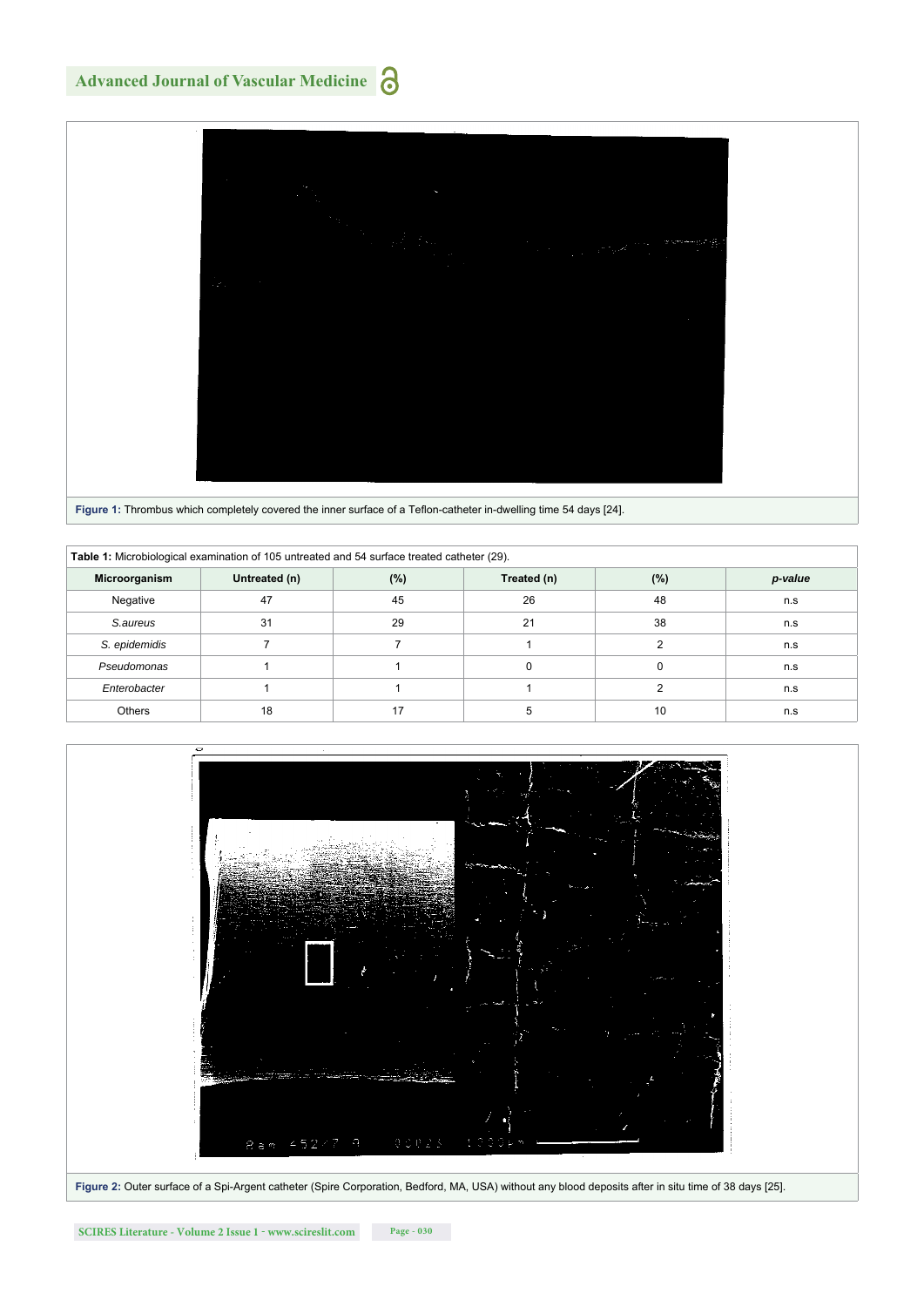The decrease of the infection rate in surface-treated catheter in the preliminary study from 2001 cannot be seen in this presented study from 1992 – 2007. An explanation could be that all and more available data are no evaluated. The untreated catheters showed a higher positive culture for bacteria of 55 % versus 52 % to surfacetreated catheters, but without significance. The procedure for both studies was the same [30].

#### **DISCUSSION**

After introduction of the cannulation of the superior vena cava via the internal jugular vein the advantages of this vascular access were observed as quick means of access, good patient´s mobility, CVP measurement possible, catheter advanced in straight, vessel lumen always open even in shock, suitable for risk patients, also for children etc. [23]. But more and more, infections and other complications were observed [10, 13, 25-29].

Catheter-related infections are the most dangerous complications of large-bore catheter associated with increased mortality aside from accidential puncture of an artery [31]. In addition to the catheterrelated infections, biocompatibility of a catheter material is an important contributing factor to a successful outcome, particularly in catheters that remain in situ for several weeks or month. Although improved since the use of centrally placed catheters, the incidence of catheter clotting was previously high [28].

Catheter-related infections depend on the type of catheter, the organism identify, the complexity of the infection, and the handling of the catheters and not on the route of vascular access [32]. Infection rates from 5 % to 30 % and the most bacteria found is the S. aureus. Catheter-related S. aureus bacteremia are one of the main causes of morbidity and preventable cause of death in hemodialysis. Hemodialysis patients are at a high risk of S. aureus bacteremia and they have a four times higher mortality from central venous catheterrelated *S. aureus* bacteremia than other patients [33-35].

Recent data have suggested that Methicillin-Resistant *S. aureus* (MDSRA) and Vancomycin Intermediate *S. aureus* (VISA) organisms may have increased in the last years [36]. One of the proposed reasons of vancomycin resistance is the bacterial cell wall thickening following vancomycin exposure [37]. Vancomycin´s activity may be decreased due to the thickness of the bacterial cell, the results are MSRA and VISA [38].

To reduce infection rates and thrombogenicity, coated catheters and cuffs with silver were inserted [39-41]. The clinical results of our

| <b>Table 2:</b> Potential health care cost reductions that could be achieved through<br>the use of surface-treated catheters (57) |                     |                          |  |  |  |
|-----------------------------------------------------------------------------------------------------------------------------------|---------------------|--------------------------|--|--|--|
| <b>Device</b>                                                                                                                     | <b>Hemodialysis</b> | Average<br>infection (%) |  |  |  |
| Annual usage (devices) in 1996                                                                                                    | 125,971             |                          |  |  |  |
| Infection rate (%)                                                                                                                | $5-20$              | Rate 12                  |  |  |  |
| Cost (\$) of complication<br>(due to infection)                                                                                   | 3.517               |                          |  |  |  |
| Cost (\$) of surface treatment                                                                                                    | $12 \overline{ }$   |                          |  |  |  |
| Reduction of infections (%)                                                                                                       | $10 - 65$           | Reduction 40             |  |  |  |
| Market size (1997) (\$)                                                                                                           | 12.6 million        |                          |  |  |  |
| Price (\$) of each device<br>(surface treatment)                                                                                  | 120                 |                          |  |  |  |
| Savings (\$) per year by using surface-<br>treated devices                                                                        | 17.7 million        | Reduction 40             |  |  |  |

preliminary investigations showed a significantly reduced infection rate in treated versus untreated catheters, a reduction of more than 75% [28]. With the silver surface treatment, a very smooth metallic surface was obtained which was responsible for a lower thrombogenicity rate. Silver ions are bactericidal, therefore, no bacteria growth is possible on the treated catheter surface. The positive association between the in situ time of the catheters and the patient's age may be because of an alteration of the immune system in elderly patients, especially in hemodialysis patients [30].

 In our retrospective study and all available data of all silver coated outer surface catheters no significantly reduction in infection rate, improvement, or life expectancy of silver coated versus uncoated catheters, which were inserted during 1992 and 2007, was observed. One reason can be that with the IBAD technology only the outer surface and not the inner surface is coated with silver or silicone. The postulated penetration of silver ions from the outer to the inner surface cannot be shown with these data. The outer treated surface catheters with silver or silicone have no advantage of reducing infection rate and improvement of patients versus the untreated catheters. The handling of the catheters under sterile conditions before, during and after extracorporeal treatments probably cannot prevent the contamination with bacteria, especially the untreated inner side.

Based on these results, new materials and techniques must be developed, which should have better biocompatibility to reduce side effects so that they can be left in situ for a longer time, because the part of dialysis patients with vascular problems is increasing in the last decade, and is now about 30 % of all hemodialysis patients. On reason is the age of HD patients which is permanent growing up [42]. Other possibilities to reduce the infection rate are the catheter impregnation with antimicrobial substances and the antibiotic lock solutions, i.e. heparin-vancomycin-ciprofloxacin, during the dialysis treatments [43,44].

As the requirement for more and more artificial organs and/or organ replacement increases, especially in elderly patients, there will be a definite need for new materials with better biocompatibility and for suitable technologies to get better improvement and to reduce the costs. A disadvantage of drugs such as antibiotics in the catheter surfaces or administration to patient or disinfection substances is that they can develop resistance by mutation or other mechanisms. Therefore new surgical techniques and materials are needed [45].

Other new materials must be developed, which should have better biocompatibility to reduce side effects so that can be left in situ for a long time, because the part of dialysis patients with vascular problems is increasing in recent years. The requirement for more artificial organs and/or organ replacement increase, therefore a definite need for new materials will be needed, with better biocompatibility and for suitable technologies to solve these infection, thrombosis and mechanical problems to get a better improvement of patients is very important and to reduce the costs. But it appears impossible to create a surface with an absolute "zero" adherence due to thermal-dynamical reasons and due to the fact that a modified material surface is in vivo rapidly covered by plasma and connective tissue proteins [30].

Other concepts of prevention of implant-associated infections must involve the impregnation of devices the inner and outer surfaces with antibiotics, antimicrobial and/or metals [43,44,46,47]. A further point is to understand the process leading to the development of catheter-related bacteremia in order to can offer effective preventive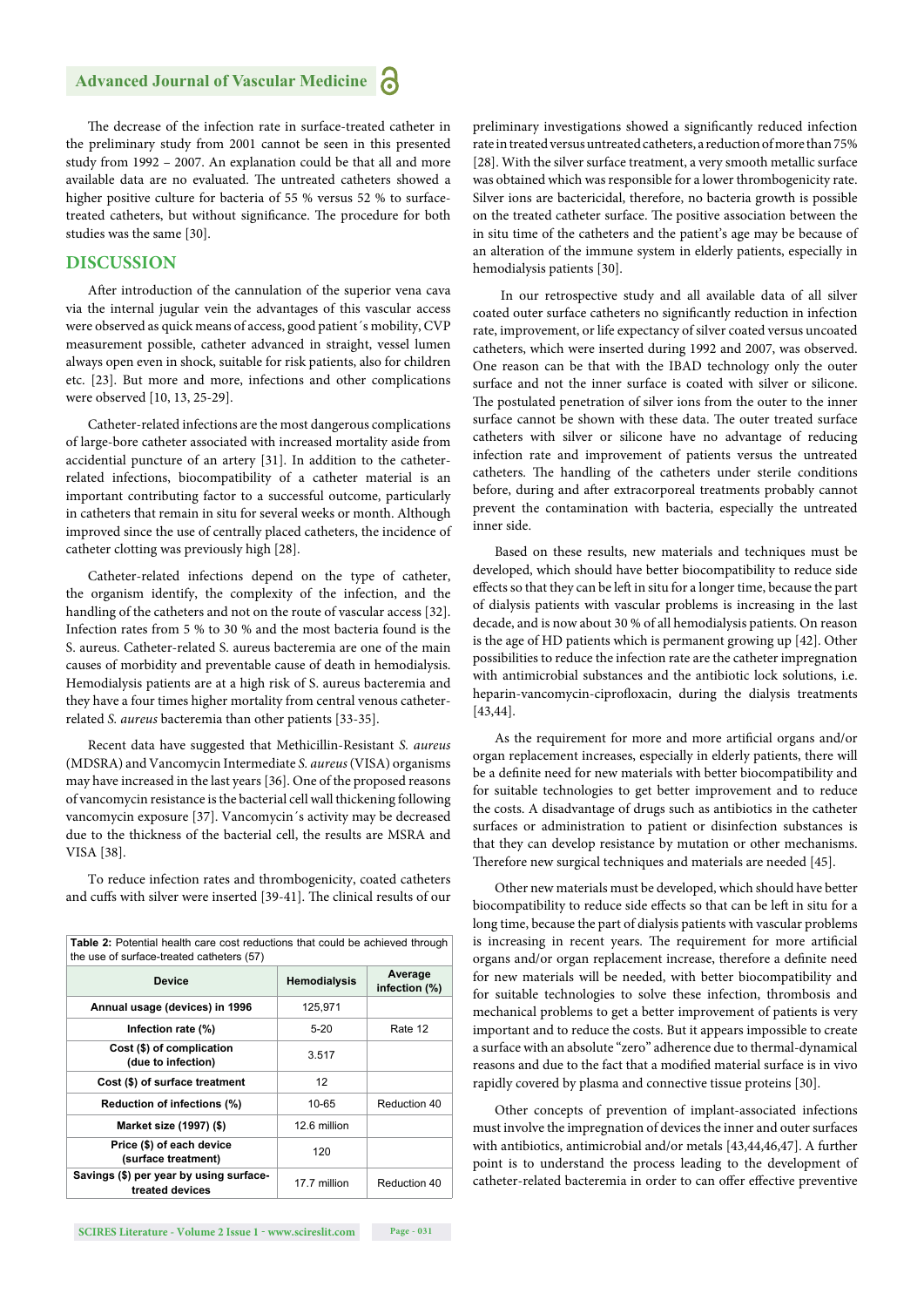and therapeutic possibilities [48] such as new polymer-antibiotic systems in inhibiting bacterial biofilm formation and in reducing neutrophil activation after surface contact on different biomaterials, thus reducing the risk for biomaterial-mediated inflammatory reactions [49-51], or the development of new biofilm to serve in a communication system termed quorum sensing [52], or molecules that inhibit quorum sensing signal generation among organism could block microbial biofilm formation [53, 54].

The catheter-related complications are contributing factors to the increasing cost of medical care. They are responsible for patient readmissions and longer hospital stays as well as patients discomfort, morbidity, and occasional mortality [30]. Feldmann et al. calculated in 1996 the cost of the morbidity due to catheter infections will soon exceed \$ 1 billion per year [55]. For Japan Nakamura et al. calculated the costs for catheter in care units per patient at \$ 57.090 [56]. Feldman et al. demanded to reduce vascular acess-related morbidity, that strategies must be developed not only to prevent and detect appropriately early synthetic vascular access dysfunction, but to better identify the patients in a whom radial arterio-venous fistula is a viable clinical option. The representative health care cost savings for hemodialysis catheters, given specific infection rates and potential infection rate reductions achieved by treated catheters [55].

The costs analysis was calculated using the literature and the available costs different companies which distribute these catheters [57]. Potential health care cost reductions that could be achieved through the use of surface treated catheters by annual usage of 125,971 hemodialysis catheter devices and an infection rate of 5%- 20%, savings per year of \$ 17.7 million, reduction about 40 % [58] (Table 2). Besides a high number of patients who die to End-Stage Renal Disease (ESRD), the costs of these infections are increasingly steady. Schwebel et al. calculated the costs of \$ 2,118 / intensive care unit day, and Pronovost et al. of \$ 45,000 per each infection [59,60]. Taconelli et al. estimated in 2009 costs associated with CRI in four European countries (France, Germany, Italy, and UK) between  $\epsilon$  35.9 and  $\in$  163.9 million per year [61].

Due to these tremendous high costs it must be possible of scientists, physicians, bioengineers and others to develop new techniques and new materials to reduce these high costs and to increase the improvement of patients. But besides the high costs due to catheter-related infections, the patients´ longer hospital stays, and patients discomfort, mortality, and occasionally mortality are the most important problems which must be resolved. To reduce these complications it is necessary that the handling of the catheters must be done accurately first after the numerous recommendation and guidelines available in the literature and continued education is important in preventing catheter-related infections [62-64].

Surface treatment of catheter is necessary but both the inner and outer surface. New technology must be developed for surface treatment with antibiotics, antimicrobial substances and/or metal which are in part available today. New material and new-polymerantibiotic systems are demanded. The developed of new biofilm to serve in a communication system termed quorum sensing [53] or molecules which inhibit quorum sensing signal generation among organism could block microbial biofilm formation [54]. This requirement shows perhaps the new developed catheter material, the microdomain-structured surface (PUR-SMA-coated catheters, Gambro, Germany) [30]. Microdomain surfaces are considered the most biocompatible because they mimic the structure of natural biological surfaces. Microdomain structures are used to match the multiple requirements for improved catheter surfaces that is reduced thrombogenicity and improved antimicrobial properties. The results with these catheters are very encouraged.

Most important is the improvement of the handling of the catheters by the attending staff which is recommended in numerous available guidelines to reduce the tremendous high costs to treat the ESRD and the discomfort and morbidity of the patients. Continued education in handling of the catheters is very important [65].

#### **CONCLUSION**

The results which we found in catheters which were surface treated only on the outside had no significantly advantages versus untreated catheters. In a retrospective study from 1992 to 2007, outer surface treated catheters with silver versus untreated catheters in 159 patients, who needed a large-bore catheter, were investigated. There was no association between the in situ time and silver coated/ uncoated catheters, resulting in the bacteriological examination, and patients` diagnosis or outcome. Reasons may be that on the surface treated catheters only the outer surface was coated with silver or silicone and the possibility of contamination by the handling during the extracorporeal treatments.

Therefore, new materials new surface treatments, and new technologies are needed to save the tremendous high costs for hemodialysis catheters by treating the complications, to reduce infection rates, and thrombus formations to improve the patients´ outcome and to reduce the tremendous costs.

#### **REFERENCES**

- 1. Bambauer R, GA Jutzler. Internal Jugular Puncture for Shaldon Catheterization. A new approach for acute hemodialysis. Kidney disease high pressure. 1980; 3: 109-116.
- 2. Bambauer R, GA Jutzler. Transcutaneous insertion of the Shaldon catheter through the internal jugular vein as access for acute hemodialysis. Dialysis & Transplantation. 1982; 9: 766-773.
- 3. Bambauer R, GA Jutzler. Positional control of large-lumen central venous catheter by intracardiac electrocardiography. Intensivmed. 1980; 17: 317- 319.
- 4. Shaldon S, L Chiandussi, B Higgs. Hemodialysis by percutaneous catheterization of the femoral artery and vein with regional heparinisation. Lancet II. 1961: 857.
- 5. Kjellstrand CM, GE Merino, SM Mauer, R Casali, TJ Buselmeier. Complications of percutaneous femoral vein catheterization for hemodialysis. Clin.Nephrol. 1975; 4: 37. https://goo.gl/2UdwEi
- 6. Schwarzbeck A, WD Brittinger, GE v Henning, M Strauch. Cannulation of subclavian vein for hemodialysis using Seldinger´s technique. Trans Am Soc Artif Intern Organs. 1978; 27: 24. https://goo.gl/HmKeDf
- 7. De Cubber A, C De Wolf, N Lameire, M Schurges, S Ringoir. Single needle hemodialysis with the double head pump via the subclavian vein. Dialysis & Transplantation. 1978; 7: 1261.
- 8. Uldall PR, RF Dyck, F Woods. A subclavian cannula for temporary vascular access for hemodialysis or plasmapheresis. Dialysis & Transplantation. 1980; 8: 963. https://goo.gl/7S32oS
- 9. Hennemann, H. The subclavian vein first-line acute dialysis access? Intensivmed.1978; 15: 236.
- 10. Bambauer R, P Mestres, KJ Pirrung. Frequency, therapy, and prevention of infections associated with large-bore catheters. ASAIO J. 1992; 38: 96-101. https://goo.gl/2hDcBk
- 11. Bambauer R, P Mestres, KJ Pirrung, R Inniger. Scanning electron microscopic investigations of large-bore catheters used for extracorporeal detoxification methods. Colloids and Surfaces A: Physicochemical and Engineering Aspects.1993; 77: 171-177. https://goo.gl/yvLdLt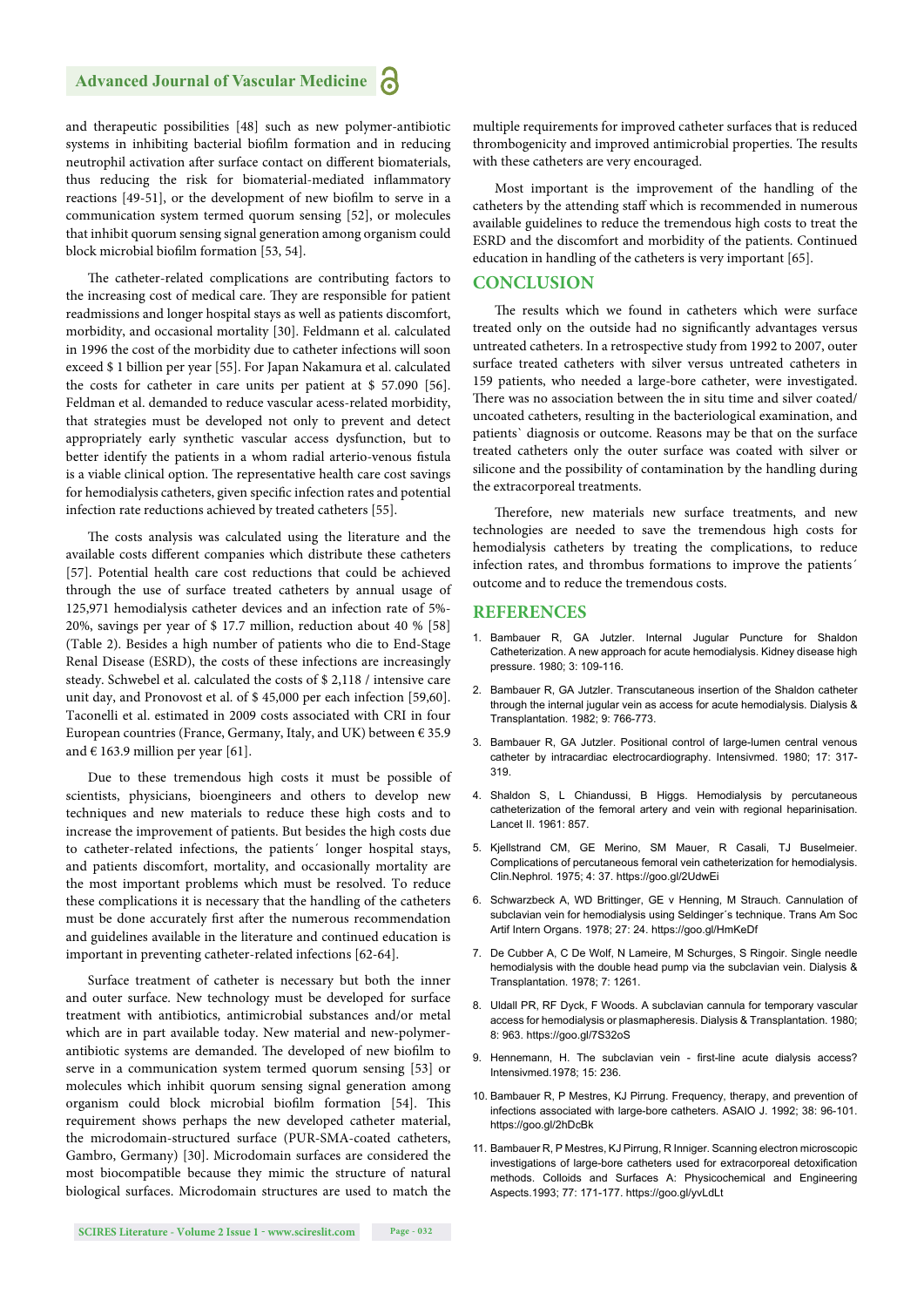#### **Advanced Journal of Vascular Medicine**

- 12. Sioshansi P. New processes for surface treatment of catheters. Artif Organs. 1994; 18: 266-271. https://goo.gl/od49Kc
- 13. Bambauer R, P Mestres, KJ Pirrung, P Sioshansi. Scanning electron microscopic investigation of catheter for blood access. Artif Organs. 1994; 18: 272-275. https://goo.gl/wAqr8m
- 14. Bambauer R. Techniques for percutaneous puncturing of large vessels. In: Vascular Access for Blood purification methods and Catheter Technology. Bambauer R. (ed.).Wolfgang Pabst Verlag, Lengerich, Germany. 1991; 107- 119.
- 15. Taylor G, JM Bone. A new silastic subclavian cannula for hemodialysis or plasma exchange. Dialysis & Transplantation. 1983; 12: 26.
- 16. Sioshansi P, EJ Tobin. Surface treatment of biomaterials by ion-beam processes. Med Plast Biomat. 1995. https://goo.gl/JVsVhx
- 17. Dathe G. Differentiation of different catheter materials according to shape, surface and function. therapy week. 1977; 27: 185.
- 18. Peters G, R Locci, G Pulverer. Microbiological colonisation of prosthetic devices. Scanning electron microscopy of naturally infected intravenous catheters. Zbl Bakt Hyg I Abt Orig. 1981; 173: 293. https://goo.gl/CD5K1S
- 19. Mestres P, K Rascher. Effects of monosodium glutamate on the development of intraventricular axons in the rat hypothalamus. Anat Embryol. 1983; 168: 433. https://goo.gl/6t8K3m
- 20. Bambauer R, P Mestres, R Schiel, P Sioshansi. New surface treatment technologies for catheters used for extracorporeal detoxification mehtods. Dialysis & Transplantation.1995; 24: 228. https://goo.gl/TaMMYd
- 21. Bambauer R, R Schiel, P Mestres. Scanning electron microscopic investigations of surface treated large-bore catheters used for extracorporeal detoxification methods. Int J Artif Org. 1995; 16: 326. https://goo.gl/cMbBDk
- 22. Bambauer R, M Austgen, W Mall, H Hartmann, UJ Uhl. Mediastinal hematoma - rare complication of internal jugular vein puncture. Intensivmed. 1980; 17: 232-235.
- 23. Bambauer R, GA Jutzler. Use of large-bore catheters in the internal jugular vein as an access route for emergency hemodialysis. Netherl J Surgery. 1983; 35-5: 178-183. https://goo.gl/HEdzX8
- 24. Bambauer R, P Mestres, KJ Pirrung. Raster-electron-microscopic investigations in large-bore catheters for extracorporeal detoxification. Int J Artif Organs. 1990; 13: 667-671. https://goo.gl/h4sHzj
- 25. Bambauer R, R Inniger, KJ Pirrung, R Schiel, R Dahlem. Complications and side effects associated with large-bore catheters in the subclavian and internal jugular vein. Artif Org. 1994; 18: 318-321. https://goo.gl/FFN5bh
- 26. Bambauer R, P Mestres, R Schiel, JM Schneidewind, R Goudinou, R Latza, et al. Surface treated large-bore catheters with silver based coatings versus untreated catheters for extracorporeal detoxification methods. ASAIO J. 1998; 44: 303-308. https://goo.gl/KBEVLj
- 27. Bambauer R, P Mestres, R Schiel, JM Schneidewind, R Latza, S Bambauer, et al. Surface treated catheters with Ion Beam based process for blood access. Therap Apher. 2000; 4: 342-347. https://goo.gl/1xtH31
- 28. Bambauer R, P. Mestres, R. Schiel, JM Schneidewind, S. Bambauer, P. Sioshansi. Large bore catheters with surface treatments versus untreated catheter for blood access. J Vascul Access. 2001; 2: 97-195. https://goo.gl/ kqwyVM
- 29. Bambauer R, R Schiel, C Bambauer, R Latza: Surface-treated versus untreated large-bore catheters as vascular access in hemodialysis and apheresis treatments. Int J Nephrol. 2012; 2002: 956136. https://goo.gl/ uRRF6P
- 30. Bambauer R, R Schiel, C Bambauer, R Latza. Surface treated catheters for vascular access – useful? Open J Nephrol. 2013; 3: 152-160. https://goo.gl/ Wfg3uN
- 31. Bambauer R, R Latza. Complications in large-bore catheters for extracorporeal detoxification methods. Artif Org. 2004; 28: 629-633. https://goo.gl/KWNUsr
- 32. Strasheim W, MM Kock, V Ueckermann et al. Surveillance of catheter-related infections: the supplementary role of the microbiology laboratory. BMC Infectionous Diseases. 2015; 15: 5. https://goo.gl/9WQ1ek
- 33. Dababneh L, W Shomali, II Raad. Vascular catheter-related Infections. In: Infections in Hematology, Maschmeyer G, KVI Rolston (eds.) Springer, Berlin

Heidelberg, 2015; 187-195. https://goo.gl/mhkw1T

- 34. Nielsen J, HJJ Kolosk, F Espersen. Staphylococcus aureus bacteremia among patients undergoing dialysis: focus dialysis catheter-related cases. Nephrol Dial Transplant. 1988; 13: 139-145. https://goo.gl/w9ACSx
- 35. Jean G, B Charra, C Chazot. Risk factor analysis for long-term tunnelled dialysis catheter-related bacteremias. Nephron 2002; 91: 399-405. https:// goo.gl/KVS1PG
- 36. Kim SH, KI Song, JW Chang, Kim SB, Sung SA, Jo SK, et al. Prevention of uncuffed hemodialysis catheter-related bacteremia using an antibiotic lock technique: A prospective, randomised clinical trial. Kidney Int. 2006; 69: 161- 164. https://goo.gl/5oD43L
- 37. King EA, D McCoy, S Desai et al. Vancomycin resistant enterococcal bacteraemia and daptomycin: are higher doses necessary? J Antimcicrob Chemother. 2011; 66: 2112-2118. https://goo.gl/JSUfHQ
- 38. Cui I, A Iwamoto, IO Lian, Neoh HM, Maruyama T, Horikawa Y, et al. Novel mechanism of antibiotic resistance originating in vancomycin-intermediate Staphylococcus aureus. Antimicrob Agents Chemother. 2006; 50: 428-438. https://goo.gl/Z2RwWE
- 39. Cui I, F Tominage, Neoh HM, Hiramatsu K. Correlation between reduced dantomycin suscentibility and vancomycin resistance in vancomycinintermediate Staphylococcus aureus. Antimicrob Agents Chemother 2006; 50: 1079-1082. https://goo.gl/qVQ2Lm
- 40. Maki DG, Cobb L, Garman JK, Shapiro JM, Ringer M, Helgerson RB. An attachable silver-impregnated cuff for prevention of infection with central venous catheters: a prospective randomized multicenter trial. Am J Medical. 1988; 85: 307-314. https://goo.gl/ToZRZo
- 41. Tweden KS, JD Cameron, AJ Razzouk, Bianco RW, Holmberg WR, Bricault RJ, et al. Silver modification of polyethylene terphthalate textile for antimicrobial. ASAIO J. 1997; 43: 475-481. https://goo.gl/4qNj63
- 42. Oloffs A, C Gosse-Siestrup, S Bisson, Rinck M, Rudolph R, Gross U, et al. Biocompatibility of silver coated polyurethane catheters and silver coated Dacron material. Biomaterials. 1994; 15: 753-758. https://goo.gl/9gQeB8
- 43. Rabindranath KS, T Bansal, J Adams, Das R, Shail R, MacLeod AM, et al. Systematic review of antimicrobials for prevention of hemodialysis catheterrelated infections. Nephrol Dial Transplant. 2009; 24: 3763-3774. https://goo. gl/jrBz8Q
- 44. Lai NM, N Chaivakunapruk,NA Lai et al. Catheter impregnation, coating or bonding for reducing central venous catheter-related infections in adults. Cochrane Database Syst Rev. 2016; 3: 7878. https://goo.gl/VDmcV6
- 45. Zhang L, JC Brownlie, C Rickard. Biofilms and intravascular catheter related bloodstream infections. In: The battle against microbial pathogens, basic sciences. Technological Advances and Educational Prognosis, (Mendes-Vilas, eds.) 2015; 405-412. https://goo.gl/6KKq2k
- 46. Hampton AA, RJ Sheretz. Vascular access infections in hospitalised patients. Surg Clin N Am. 1988; 68: 57-71. https://goo.gl/Na3wBh
- 47. Von Eif C, W Kohnen, K Becker. Modern strategies in the prevention of implant-associated infections. Int Artif Org. 2005; 28: 1146-1156. https://goo. gl/FPpQeb
- 48. Timsit JF, O Mimoz, B Mourviller, Souweine B, Garrouste-Orgeas M, Alfandari S, et al. Randomized controlled trial of chlorhexidine dressing and highly adhesive dressing for preventing catheter-related infections in critically ill adults. Am J Respir Crit Care Med. 2012; 186: 1272-1278. https://goo.gl/ BsWhl 9
- 49. Troidle L, FO Finkelstein. Catheter-related bacteremia in hemodialysis patients: The role of the central venous catheter in prevention and therapy. Int J Artif Org. 2008; 31: 827-833. https://goo.gl/SRnByn
- 50. Cicalini S, F Palmieri, N Petrosillo. Clinical review: New technologies for prevention of intravascular catheter-related infections. Crit Care. 2004; 8: 157-162. https://goo.gl/XCYjgQ
- 51. Donelli G, I Francolini, A Piozzi, Di Rosa R, Marconi W. New polymerantibiotic systems to inhibit bacterial biofilm formation: a suitable approach to prevent central venous catheter-associated infections. J Chemother. 2002; 14: 501-507. https://goo.gl/7uGrmp
- 52. Schmitt S, G Haase, E Csomor, Lütticken R, Peltroche-Llacsahuanga H. Inhibitor of complement, Compstatin, prevents polymer-mediated Mac-1 upregulation of human neutrophils independent of biomaterial type tested. J